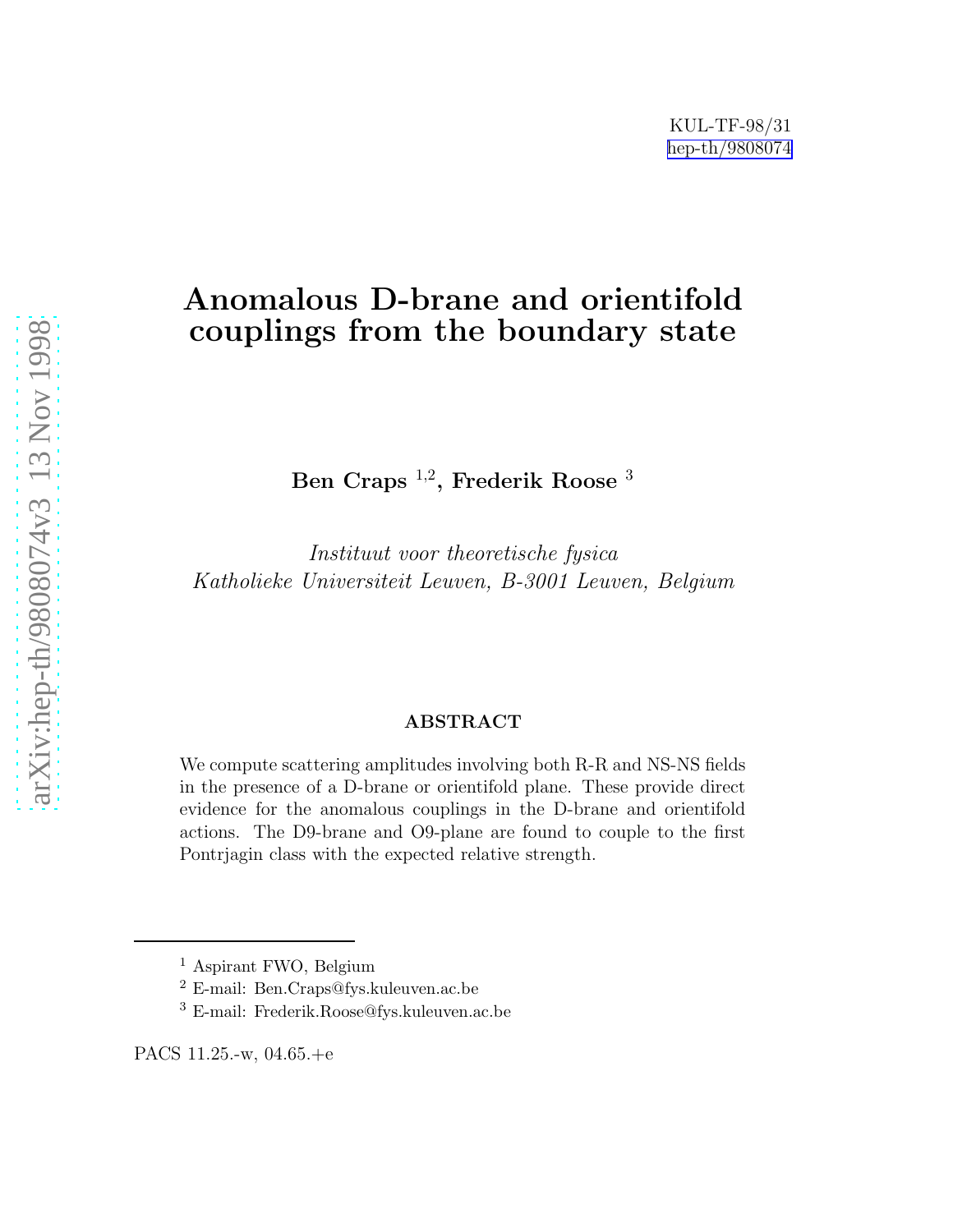#### <span id="page-1-0"></span>1 Introduction

Since their introduction in string theory D-branes have attracted an ever increasing interest. Accordingly the effective action describing the low energy dynamics acquired various additional terms. Among these the Wess-Zumino couplings to the RR-potentials appear to be the least well-studied. Apart from the natural coupling to the  $(p+1)$ –form there are also interaction terms coupling a D<sub>p</sub>-brane to e.g. the  $(p-1)$ – and  $(p-3)$ –forms, for p high enough. In [\[1](#page-12-0)] the precise form of these was derived from anomaly arguments<sup>∗</sup> :

$$
S_{WZ} = \frac{T_p}{\kappa} \int_{p+1} \hat{\mathcal{C}}' \wedge e^{2\pi \alpha' F + \hat{B}'} \wedge \sqrt{\hat{A}(\hat{R})} \quad . \tag{1.1}
$$

The  $p_1(\hat{R})$  term in the expansion was already proposed in [\[2](#page-12-0)] based on an independent duality reasoning. In Ref.[[3\]](#page-12-0) a similar coupling was proposed for orientifold planes. Although void of world brane dynamics, these planes do couple to bulk fields for anomalies to cancel along the lines of Ref.[[1\]](#page-12-0). In this paper we will give additional evidence for some of these terms by evaluating the corresponding string diagrams.†

Scattering amplitudes in the presence of D-branes have hitherto been evaluated in two ways; people have either essentially performed a disk or annulus calculation [\[4](#page-12-0), [5\]](#page-12-0) or relied on the boundary state formalism[[6, 7\]](#page-12-0). We opt for the last possibility although in principle the calculations could be done analogously to [\[5\]](#page-12-0). A nice feature of our choice is that the results thus obtained carry over to the orientifold case almost without effort.

In section 2 we set up the basics of doing string tree level scattering involving the boundary state. As a working example we derive the  $\int B \wedge C_{p-1}$  coupling. In section [3](#page-3-0) we outline the procedure to find the desired  $\int p_1 \wedge C_{p-3}$  term, thereby relying on the basic results in the preceding section. Making contact with the effective D-brane action is done in section [4](#page-5-0). In section [5](#page-6-0) we derive the tree level amplitude for the gravitational coupling of an orientifold plane. Section [6](#page-6-0) then concludes and raises a few questions concerning the origin of the studied interaction terms. An appendix explaining our conventions and normalizations is added.

## 2 The  $B \wedge C_{p-1}$  interaction

Various string amplitude calculations [\[5](#page-12-0), [7](#page-12-0)] established the coupling of a Dp-brane to the RR  $(p-1)$ –form potential:

$$
\frac{2\sqrt{2}\pi\alpha'T_p \int \mathcal{C}_{p-1} \wedge F \quad , \tag{2.2}
$$

<sup>∗</sup> For explanation of the used symbols and conventions see Appendix A.

<sup>&</sup>lt;sup>†</sup>The $p_1(\hat{R})$  terms in Refs [[2, 3\]](#page-12-0) actually came with the proposal to do the corresponding three point string amplitudes.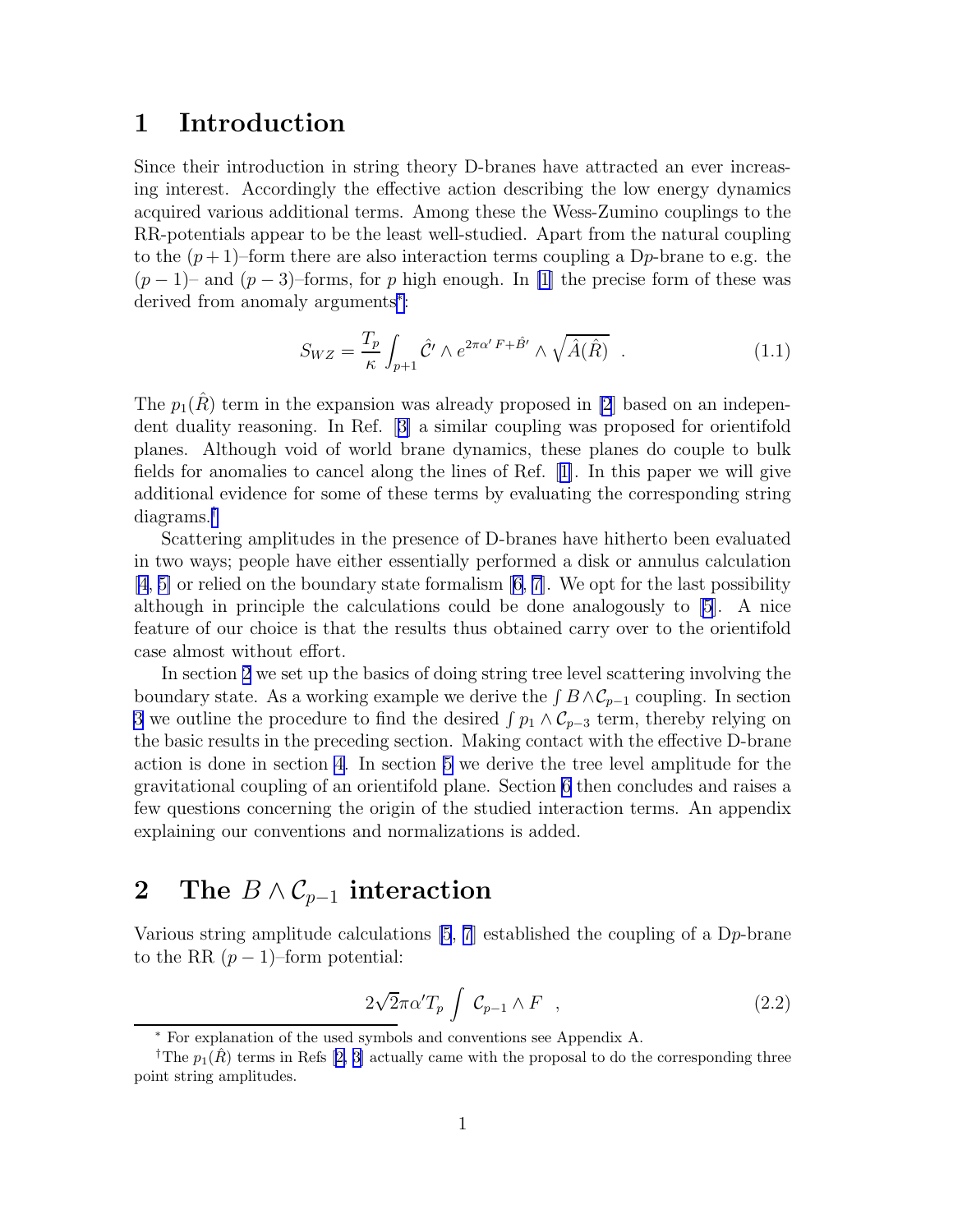<span id="page-2-0"></span>where  $\kappa^2 = 8\pi G_N$ . From the fact that only the  $2\pi\alpha'F + B'$  combination is gauge invariant one can then infer the presence of

$$
\sqrt{2}T_p \int \mathcal{C}_{p-1} \wedge \hat{B}' \quad . \tag{2.3}
$$

This D-brane coupling to the NS-NS two form should reproduce the leading behaviour at low energies of the following string amplitude <sup> $\ddagger$ </sup>:

$$
\mathcal{A} = \langle \mathcal{C}_{p-1}; k_2 | V_B^{(0)}(\zeta, k) | B \rangle_{\mathcal{R}} \quad , \tag{2.4}
$$

which is equivalent with the two point function on the disk of the Kalb-Ramond field B and the RR-potential  $\mathcal{C}_{p-1}$ . Here and in the following we adopt both the RRstate  $\langle \mathcal{C}_{p-1} |$  and the boundary state  $|B\rangle_{R}^{\S}$  from [\[6](#page-12-0)] (and we give the RR potential a momentum  $k_2$ .). In the following we carry out the evaluation of this simplelooking amplitude using the boundary state. Thus we will find out about the basic manipulations involved when computing any boundary state amplitude.

First, as the boundary state and the RR potential already saturate the superghostanomaly  $[6]$  $[6]$  any additional vertex must be in the  $(0, 0)$ -picture. Therefore we may take (see Eq.([A.58](#page-11-0)))

$$
V_B^{(0)} = \frac{\kappa}{\sqrt{2\pi}} \zeta_{\mu\nu} \int d^2z (\partial X^{\mu} + i k \cdot \psi \psi^{\mu}) (\bar{\partial} X^{\nu} + i k \cdot \tilde{\psi} \tilde{\psi}^{\nu}) , \qquad (2.5)
$$

where z and  $\bar{z}$  run over the complement of the unit disk in the complex plane.

A substantial amount of work in computing amplitudes involving the boundary state goes into pulling the non-zero mode operators

$$
\exp\left[-\sum_{n=1}^{\infty}\frac{1}{n}\alpha_{-n}\cdot S\cdot\tilde{\alpha}_{-n}\right];
$$
\n(2.6)

$$
\exp\left[i\eta \sum_{m=1}^{\infty} \psi_{-m} \cdot S \cdot \tilde{\psi}_{-m}\right]
$$
\n(2.7)

from the boundary state to the left where they annihilate the out vacuum. For amplitudes in the RR sector one then has to take care of the fermion zero modes. From Eq.([A.35\)](#page-9-0) in the Appendix it is clear that those zero modes are effectively replaced by  $\gamma$ -matrices. In the conventions we are using any amplitude in the RR sector contains a factor

$$
\left(\frac{1}{\sqrt{2}}\right)^n \text{tr}\left(C^{-1} \mathcal{M} R C^{-1} \mathcal{N}^T L\right) \quad , \tag{2.8}
$$

where L is a product of  $\gamma$ -matrices corresponding to the left-over left-moving fermions, R a product of  $\gamma$ 's for the right-moving fermions and n is the total number

<sup>‡</sup>with polarizations chosen along the brane worldvolume.

<sup>§</sup>For the precise form of the RR state and the boundary state see also Appendix A.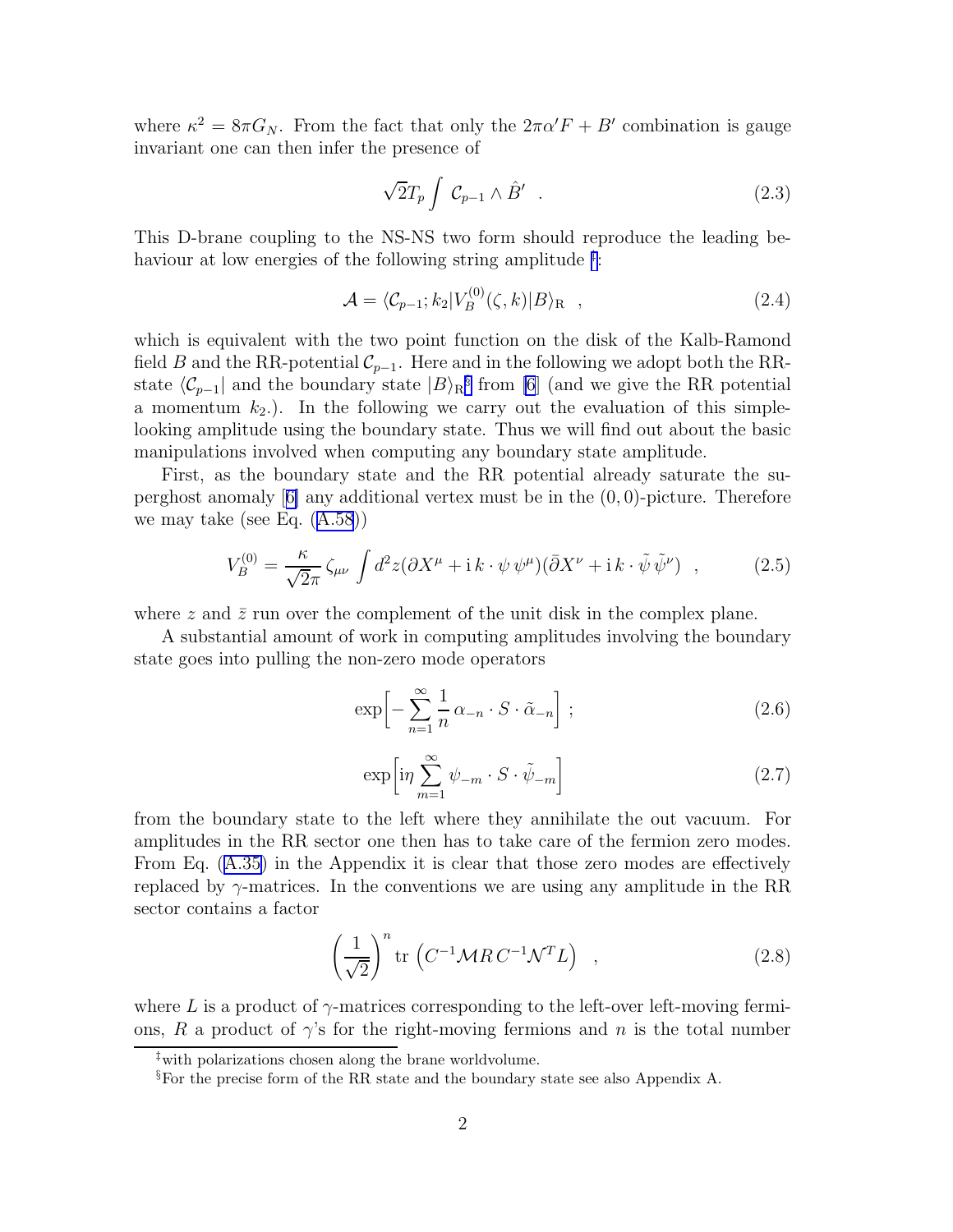<span id="page-3-0"></span>of  $\gamma$ 's in LR. The matrices M and N show up in the boundary state and the RR state respectively. Note that Eq. [\(2.8](#page-2-0)) is schematic: in fact, keeping track of all factors of  $\gamma_{11}$  and minus-signs is crucial to obtain correct results.

Equivalently[[4\]](#page-12-0), one modifies the Green functions to include left-right contractions:

$$
\langle X^{\mu}(z) \,\bar{X}^{\nu}(\bar{w}) \rangle = -S^{\mu\nu} \log(1 - \frac{1}{z\bar{w}}) \tag{2.9}
$$

$$
\langle \psi^{\mu}(z) \,\overline{\psi}^{\nu}(\overline{w}) \rangle_{R} = \frac{S^{\mu\nu}}{2} \frac{\mathrm{i}\eta}{z\overline{w} - 1} \frac{1 + z\overline{w}}{\sqrt{z\overline{w}}} \,. \tag{2.10}
$$

Before applying the above rules to the amplitude Eq. [\(2.4](#page-2-0)), let us remark that the ghost sector is discussed in the Appendix, whereas the superghost sector contributes a factor  $1/2$  [\[6\]](#page-12-0).

Contracting two fermions using the massive oscillators in the boundary state<sup>1</sup>, leads to

$$
\mathcal{A} = \frac{T_p \kappa}{2 \sqrt{2\pi} 2\sqrt{2}(p-1)!} \frac{32}{4} \frac{1}{2} \epsilon^{\alpha_1 \dots \alpha_{p-1} \beta_1 \beta_2} c_{\alpha_1 \dots \alpha_{p-1}} \zeta_{\beta_1 \beta_2}
$$

$$
\int_{|z|>1} d^2 z \left( |z|^2 \right)^{-k \cdot S \cdot k - k \cdot k_2} \left( |z|^2 - 1 \right)^{k \cdot S \cdot k} \frac{(k \cdot S \cdot k)}{|z|^2 (|z|^2 - 1)}, \qquad (2.11)
$$

where  $c_{\alpha_1...\alpha_{p-1}}$  is the polarization tensor of the RR field. Doing the  $\int d^2z$  integral gives  $\pi (k \cdot \hat{S} \cdot k) B(1 + k \cdot k_2, k \cdot S \cdot k)$ . We thus conclude that, for small momenta,

$$
\mathcal{A} = \frac{\kappa T_p}{2(p-1)!} \epsilon^{\alpha_1 \dots \alpha_{p-1} \beta_1 \beta_2} c_{\alpha_1 \dots \alpha_{p-1}} \zeta_{\beta_1 \beta_2} . \tag{2.12}
$$

We end this section with a remark which is related to the previous footnote. Because of the decoupling of longitudinal polarizations, the amplitude vanishes if k (or equivalently k') has a non-zero component along the brane directions<sup>||</sup>. In computing cross-sections, one has to average over neighbouring momenta. So in order to have a non-vanishing cross-section, one needs the possible momentum components along the brane to be discrete, i.e. all worldvolume directions should be compactified. This suggests considering Euclidean branes. In that case one can have on-shell momenta without a component along the brane worldvolume. For such momenta the numerator of the expression in the footnote vanishes.

The zero-mode contribution is proportional to  $\frac{k \cdot S \cdot k}{k \cdot k_2}$  for small on-shell momenta. Further investigations seem to suggest that this vanishes whenever the  $B \wedge C_{p-1}$  interaction could contribute to cross-sections, as we argue in the next paragraph. We thank Rodolfo Russo for pointing out this problem to us.

This was pointed out by Igor Pesando.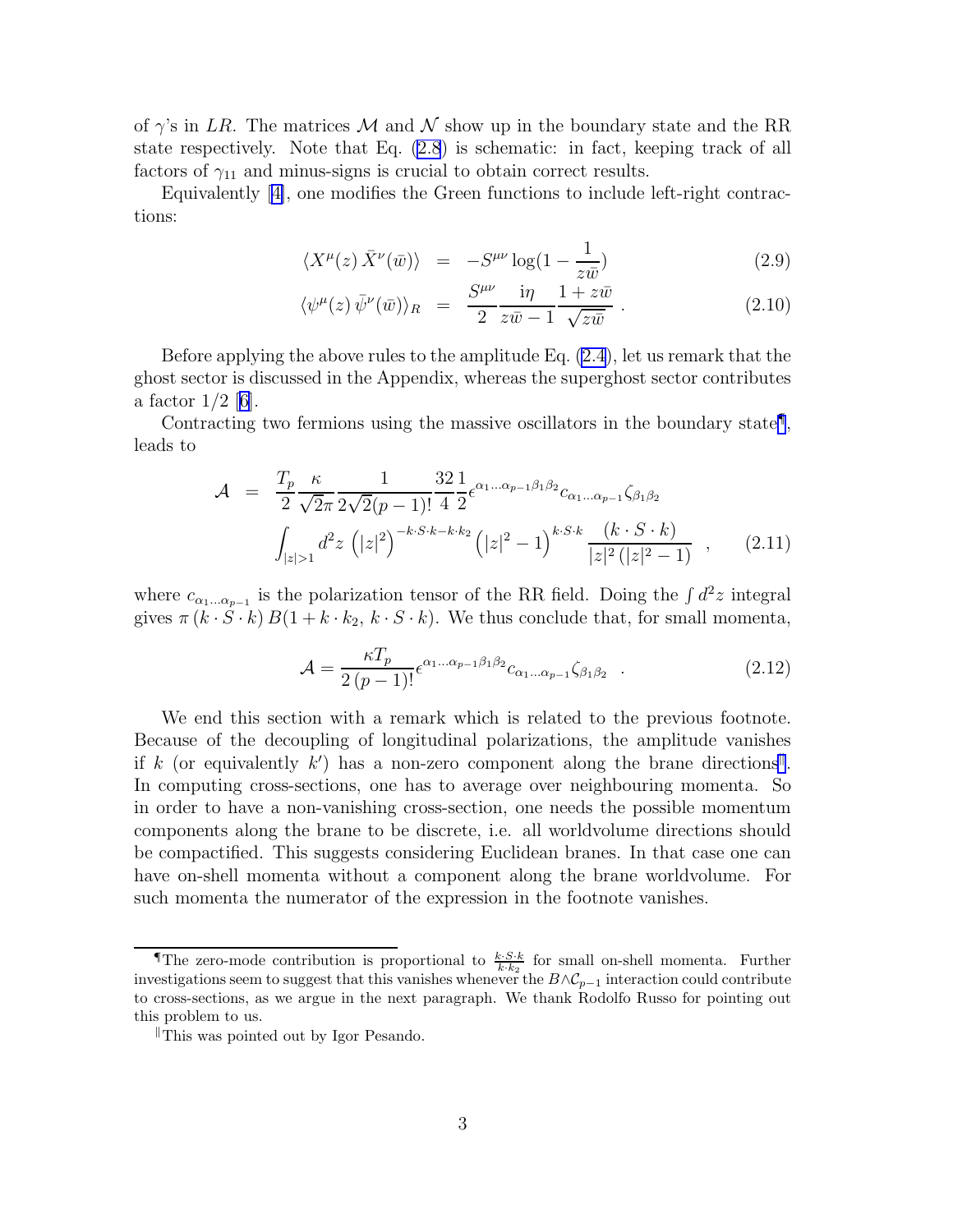# <span id="page-4-0"></span>3 The tr  $R^2 \wedge C_{p-3}$  interaction

We have to calculate the following amplitude:

$$
\mathcal{A} = \langle \mathcal{C}_{p-3}; k_2 | V_g^{(0)}(\zeta_3, k_3) V_g^{(0)}(\zeta_4, k_4) | B \rangle_R . \tag{3.13}
$$

Since we are looking for the tr  $R^2 \wedge C_{p-3}$  term in the D-brane effective action, we will consider the components of  $\mathcal{C}_{p-3}$  with indices along the brane. This implies that the fermion zero modes have to provide the four gamma-matrices with Lorentz indices in the worldvolume directions complementary to the ones of the RR potential that is being considered.

As the computation is analogous to the one presented in the previous section but considerably longer, we only give a rough sketch. Since each graviton vertex operator can be written as the sum of four different parts, the amplitude splits into various pieces. Some integrations by parts in the relative angle are needed to let the various terms combine nicely. Performing the trace of gamma-matrices, taking into account the superghost sector and the GSO-projection, one ends up with the following result (possibly up to a global sign):

$$
\mathcal{A} = \frac{\kappa^2 T_p \alpha'^2}{4\sqrt{2} (p-3)! \pi^2} \epsilon^{\alpha_1 \cdots \alpha_{p-3} \beta_1 \cdots \beta_4} c_{\alpha_1 \cdots \alpha_{p-3}} k_{3\beta_1} k_{4\beta_3}
$$
  
\n
$$
[(k_4 \cdot S \cdot \zeta_{3\beta_2})(k_3 \cdot \zeta_{4\beta_4}) - (k_3 \cdot S \cdot k_4)(\zeta_{3\beta_2} \cdot \zeta_{4\beta_4}) + (k_4 \cdot \zeta_{3\beta_2})(k_3 \cdot S \cdot \zeta_{4\beta_4})
$$
  
\n
$$
-(k_3 \cdot k_4)(\zeta_{3\beta_2} \cdot S \cdot \zeta_{4\beta_4})]
$$
  
\n
$$
\int_{|z_3|, |z_4| > 1} d^2 z_3 d^2 z_4 (|z_3|^2 - 1)^{k_3 \cdot S \cdot k_3} (|z_4|^2 - 1)^{k_4 \cdot S \cdot k_4} |z_3|^{-2k_3 \cdot S \cdot k_3 - 2k_3 \cdot S \cdot k_4 - 2}
$$
  
\n
$$
|z_4|^{-2k_4 \cdot S \cdot k_4 - 2k_3 \cdot S \cdot k_4 - 2} |z_3 - z_4|^{2k_3 \cdot k_4 - 2} |z_3 \overline{z}_4 - 1|^{2k_3 \cdot S \cdot k_4 - 2} (z_3 \overline{z}_4 - \overline{z}_3 z_4)^2
$$

This is the general result. However, when we want to talk about the worldvolume action of a D-brane, we might be especially interested in momenta and polarizations which are along the brane worldvolume. From now on we specialize to that case. Because of the mass shell condition and momentum conservation in the worldvolume directions the integral above simplifies to

$$
\mathcal{I} = \int_{|z_3|, |z_4| > 1} d^2 z_3 \, d^2 z_4 \, |z_3 z_4|^{-2} \, |z_3 - z_4|^{-2} \, |z_3 \bar{z}_4 - 1|^{-2} \, (z_3 \bar{z}_4 - \bar{z}_3 z_4)^2 \quad . \tag{3.14}
$$

The integral depends only on the difference of the phases of  $z_3$  and  $z_4$ , so one of the angular integrations just gives a factor of  $2\pi$ . By changing variables to the cosine of the difference of the phases, it can be verified that the second angular integration results in a hypergeometric function. With  $r = |z_3|$ ,  $t = |z_4|$ ,  $x = \frac{4rt}{(r+t)}$  $(r+t)^2$ and $y = \frac{4rt}{(rt+1)^2}$  the integral becomes (up to a minus sign) [[8\]](#page-12-0):

$$
\mathcal{I} = \pi^2 \int_{r,t>1} dr \, dt \, (rt)^{-1} \, xy \, F_1(\frac{3}{2}, 1, 1, 3; x, y) \quad . \tag{3.15}
$$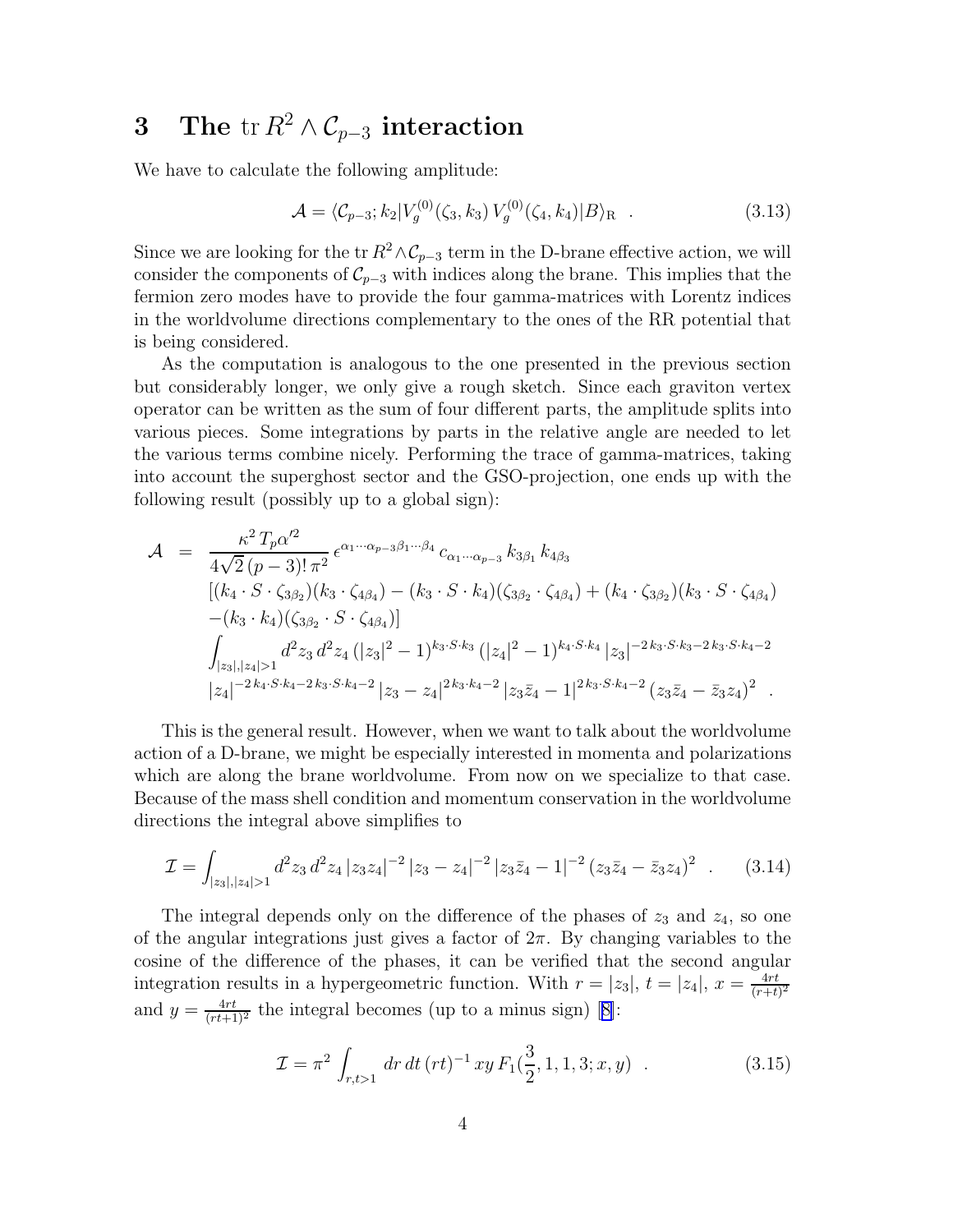<span id="page-5-0"></span>Performing a change of integration variables and manipulating the hypergeometric function, this becomes

$$
\mathcal{I} = \frac{\pi^2}{2} \int_0^1 dy \, (1-y)^{-1/2} \sum_{n=0}^\infty \frac{\left(\frac{3}{2}\right)_n}{(3)_n} y^n \int_0^1 dx \, (1-x)^{-1/2} F\left(\frac{3}{2}+n, 1, 3+n; x\right) \quad (3.16)
$$

In this expression, both integrals are well-known[[8\]](#page-12-0). The result is∗∗

$$
\mathcal{I} = \frac{\pi^3}{2} \sum_{k,n=0}^{\infty} \frac{\left(\frac{3}{2}\right)_{n+k} \Gamma(k+1) \Gamma(n+1)}{\left(3\right)_{n+k} \Gamma(k+\frac{3}{2}) \Gamma(n+\frac{3}{2})} = \frac{4 \pi^4}{3} \quad . \tag{3.17}
$$

.

.

The scattering amplitude thus becomes

$$
\mathcal{A} = \frac{\sqrt{2} \pi^2 \kappa^2 T_p \alpha'^2}{3 (p-3)!} \epsilon^{\alpha_1 \cdots \alpha_{p-3} \beta_1 \cdots \beta_4} c_{\alpha_1 \cdots \alpha_{p-3}} k_{3\beta_1} k_{4\beta_3} (k_4 \cdot \zeta_{3\beta_2}) (k_3 \cdot \zeta_{4\beta_4}) \quad . \tag{3.18}
$$

## 4 D-brane action

Let us compare these results to what one expects from the D-brane action in supergravity.

As to the amplitude in Section [2](#page-1-0), the relevant part of the D-brane action is (see Eq. [\(A.51\)](#page-10-0))

$$
\frac{T_p}{\kappa}\int_{p+1}\hat{\cal C'}_{p-1}\wedge\hat{B'}\qquad
$$

The amplitude calculated from this interaction thus becomes

$$
\mathcal{A}_{\text{sugra}} = \frac{\kappa T_p}{(p-1)!} \epsilon^{\alpha_1 \dots \alpha_{p-1} \beta_1 \beta_2} c_{\alpha_1 \dots \alpha_{p-1}} \zeta_{\beta_1 \beta_2}
$$

This is twice the string result. However, as suggested by R. Russo, another diagram should be considered in the supergravity computation. In fact, the bulk supergravity action given in the appendix is not the whole story: the field strength of a  $p+1$ -form RR potential gets a correction involving the  $p-1$ -form RR potential and the NS 2-form. This implies that there is a diagram in which the D-brane emits an intermediate  $p + 1$ -form potential. This contribution should be added to the contact amplitude given above. Checking the structure and the coefficient of this contribution shows that this could explain the apparent mismatch.

For the amplitude in Section [3](#page-3-0) the relevant part of the action is

$$
\frac{T_p}{\kappa} \int_{p+1} \hat{\mathcal{C}}'_{p-3} \wedge \frac{1}{2} \frac{(4\pi\alpha')^2}{192\pi^2} \operatorname{tr}(\hat{R} \wedge \hat{R}) .
$$

<sup>∗∗</sup>We thank Walter Troost for showing us how to sum the following series.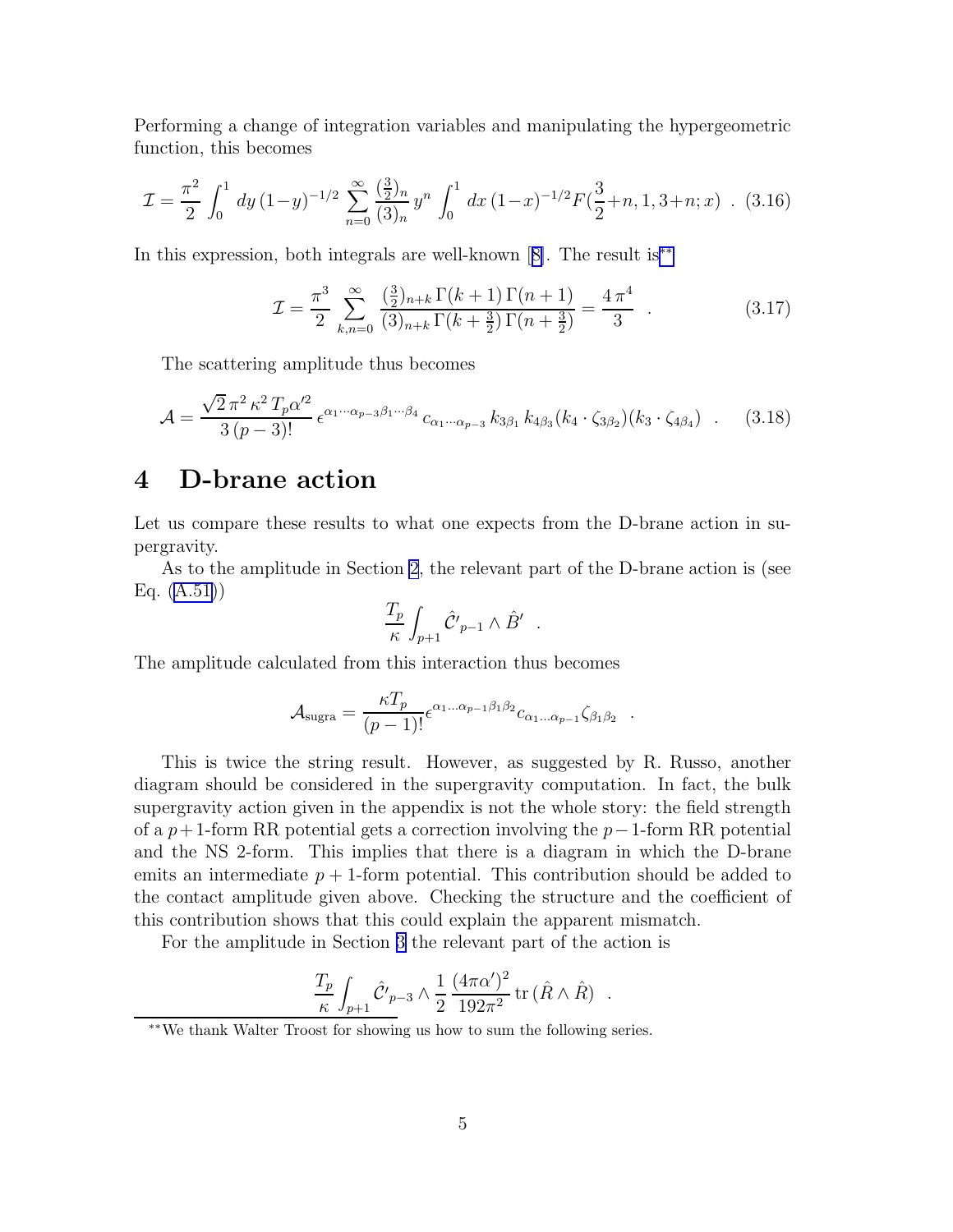<span id="page-6-0"></span>Expanding  $\ddot{R} \wedge \ddot{R}$  and writing everything in terms of canonically normalized fields (seeEq.  $(A.53)$  $(A.53)$  $(A.53)$  and Eq.  $(A.56)$ ) one obtains for the scattering amplitude in supergravity

$$
\mathcal{A}_{\text{sugra}} = \frac{\sqrt{2} \pi^2 \kappa^2 T_p \alpha'^2}{6 (p-3)!} \epsilon^{\alpha_1 \cdots \alpha_{p-3} \beta_1 \cdots \beta_4} c_{\alpha_1 \cdots \alpha_{p-3}} k_{3\beta_1} k_{4\beta_3} (k_4 \cdot \zeta_{3\beta_2}) (k_3 \cdot \zeta_{4\beta_4}) \quad .
$$

This time, the supergravity computation seems to be missing a factor of 2 relative to the string result. Again, extra contributions might come from modifications of the RR field strengths[[1\]](#page-12-0). However, the details of this possible solution of the mismatch are left for future research.

#### 5 Orientifold planes

The computations in the previous sections were done in oriented string theory. From the (oriented) type IIB theory, one can construct the (unoriented) type I theory by modding out worldsheet parity. This operation makes another kind of objects enter the story: the orientifold planes[[9](#page-12-0)]. In Ref. [\[3](#page-12-0)] it was argued that orientifold planes exhibit a coupling to gravity similar to the one we computed for D-branes in Section [3.](#page-3-0) Moreover, it was claimed that the orientifold 9-plane in type I theory couples with half the strength of the 32 type IIB D-branes (providing the Chan-Paton factors [\[10\]](#page-12-0)) together.

As remarked in Ref.[[3\]](#page-12-0), the presence of that interaction can be checked by computing an  $RP^2$  diagram with three insertions. This is analogous to the computation for D-branes: rather than cutting a hole in the sphere to obtain a disk, one inserts a crosscap. For the case of all Neumann boundary conditions, the 'crosscap state' representing the insertion of a crosscap was discussed in Ref.[[11\]](#page-12-0): apart from a different normalization of  $RP^2$  relative to disk amplitudes (giving an extra factor of 32), the crosscap operator is obtained by inserting  $(-1)^n$  in every term of the exponent of the boundary state.

The computation of the  $RP^2$  diagram is very similar to the one in Section [3](#page-3-0). Because of the  $(-1)^n$  insertions, every  $z_i\bar{z}_j$  combination gets replaced by  $-z_i\bar{z}_j$ . In Eq.([3.14\)](#page-4-0) this amounts to replacing the 1 by  $-1$ . Analogous calculations to the ones which led to Eq.([3.17\)](#page-5-0) result in

$$
\mathcal{I}_{\text{crosscap}} = \frac{2\pi^4}{3} \quad , \tag{5.19}
$$

half the result of the D-brane computation. Taking into account the factor of 32 from the crosscap normalization, this reproduces precisely the coupling predicted in Ref.[[3\]](#page-12-0).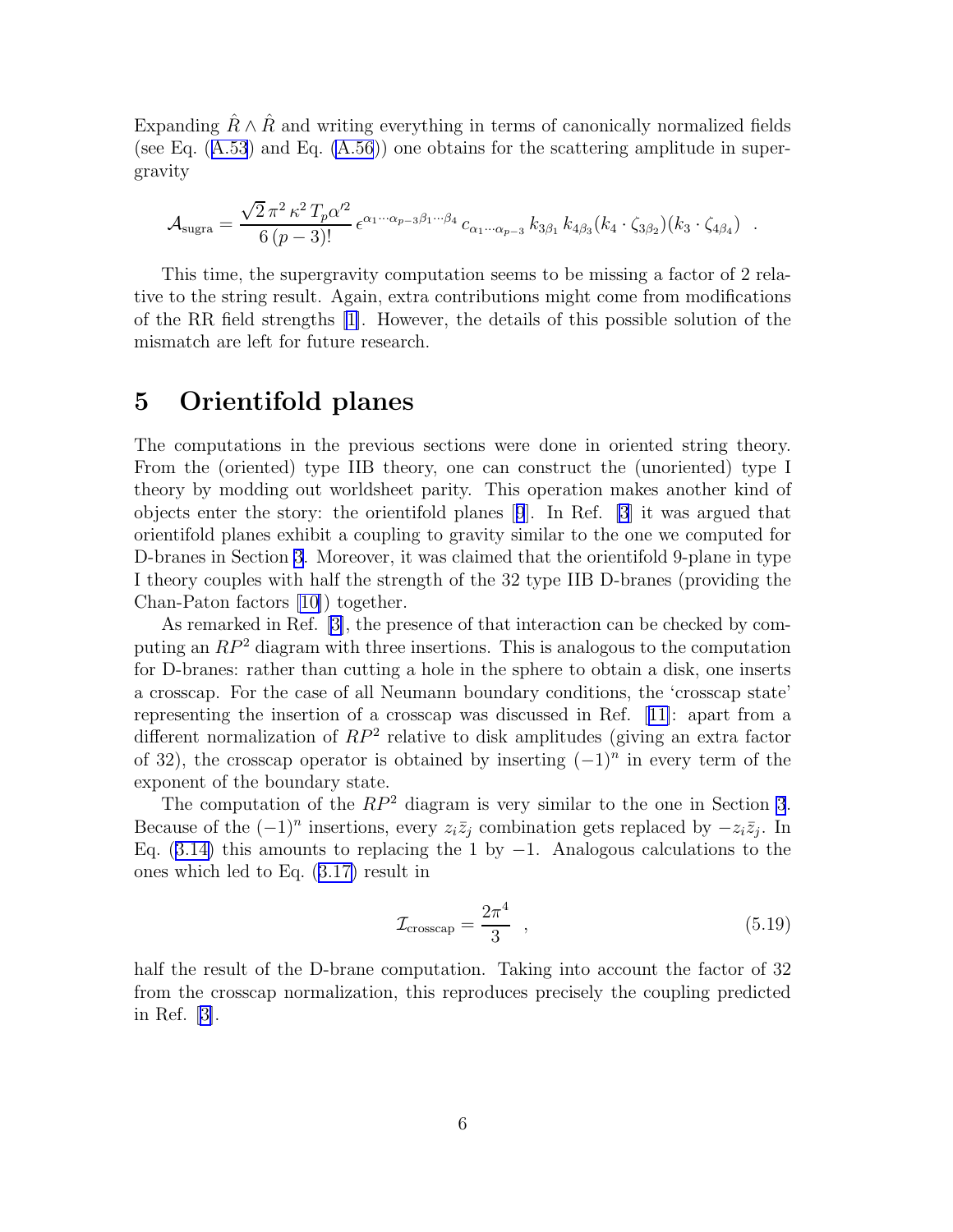### 6 Discussion

By evaluating the appropriate string diagrams we have derived two specific terms of the D-brane effective action. This nicely illustrates how superstring theory provides its own consistency. If (intersecting) D-branes are to be included into the picture then from Ref. [\[1\]](#page-12-0) the terms in the effective D-brane action have to be there for the low energy theory on the brane not to suffer from anomalies.

Repeating the analysis for the orientifold, we have extended our results to the orientifold $p_1(R)$  coupling, first proposed in Ref. [[3\]](#page-12-0). Thus new evidence has been provided for the relative factor  $\frac{1}{2}$  between the D-brane and orientifold couplings.

Applying the above machinery one could in principle go beyond our results. The fourth order curvature term can be treated analogously but may turn out to be a hard nut to crack, though.

From a more general perspective one may ask the following question: is there room for a similar gravitational coupling in the worldvolume theory of the M-theory 5-brane [\[12\]](#page-12-0)? In Ref.[[13](#page-13-0)] Sen found such a coupling in the worldvolume action of the KK-monopole in M-theory. It would be interesting to see whether his procedure can be applied to the M5-brane.

## Acknowledgments

We would like to thank Marco Billó, Andrea Pasquinucci, Rodolfo Russo and Walter Troost for very helpful discussions. This work was supported by the European Commission TMR programme ERBFMRX-CT96-0045.

## Note added

While this paper was circulating as a preprint, the issue of gravitational couplings on the M5-brane was addressed in Ref. [\[19\]](#page-13-0).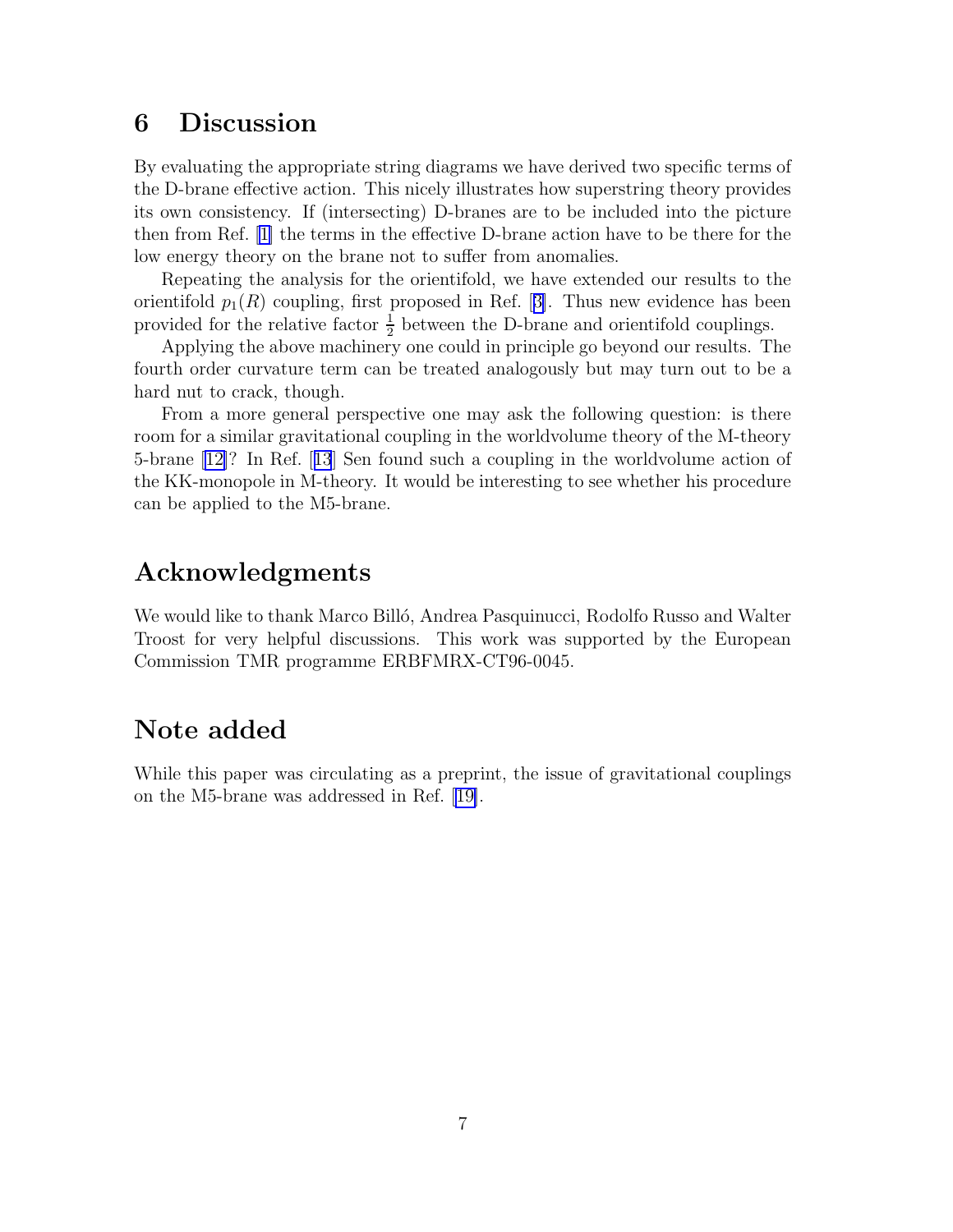## A Conventions and normalizations

We normalize the **boundary state** as in  $[6]$ :

$$
|B,\eta\rangle_{\text{R,NS}} = \frac{T_p}{2}|B_X\rangle|B_{\text{gh}}\rangle|B_{\psi},\eta\rangle_{\text{R,NS}}|B_{\text{sgh}},\eta\rangle_{\text{R,NS}} ,\qquad (A.20)
$$

where

$$
|B_X\rangle = \delta^{(d_\perp)}(\hat{q} - y) \exp\left[-\sum_{n=1}^{\infty} \frac{1}{n} \alpha_{-n} \cdot S \cdot \tilde{\alpha}_{-n}\right] |0; k = 0\rangle , \qquad (A.21)
$$

$$
|B_{\text{gh}}\rangle = \exp\left[\sum_{n=1}^{\infty} (c_{-n}\tilde{b}_{-n} - b_{-n}\tilde{c}_{-n})\right] \frac{c_0 + \tilde{c}_0}{2} |q = 1\rangle |\tilde{q} = 1\rangle , \qquad (A.22)
$$

and, in the NS sector in the  $(-1, -1)$  picture,

$$
|B_{\psi}, \eta \rangle_{\text{NS}} = \exp \left[ i\eta \sum_{m=1/2}^{\infty} \psi_{-m} \cdot S \cdot \tilde{\psi}_{-m} \right] |0\rangle , \qquad (A.23)
$$

$$
|B_{\text{sgh}}, \eta \rangle_{\text{NS}} = \exp \left[ i \eta \sum_{m=1/2}^{\infty} (\gamma_{-m} \tilde{\beta}_{-m} - \beta_{-m} \tilde{\gamma}_{-m}) \right] |P = -1\rangle |\tilde{P} = -1\rangle , \quad (A.24)
$$

or, in the R sector in the  $(-1/2, -3/2)$  picture,

$$
|B_{\psi}, \eta \rangle_{\mathcal{R}} = \exp \left[ i\eta \sum_{m=1}^{\infty} \psi_{-m} \cdot S \cdot \tilde{\psi}_{-m} \right] |B_{\psi}, \eta \rangle_{\mathcal{R}}^{(0)} , \qquad (A.25)
$$

$$
|B_{\text{sgh}}, \eta \rangle_{\text{R}} = \exp \left[ i\eta \sum_{m=1}^{\infty} (\gamma_{-m}\tilde{\beta}_{-m} - \beta_{-m}\tilde{\gamma}_{-m}) \right] |B_{\text{sgh}}, \eta \rangle_{\text{R}}^{(0)} , \qquad (A.26)
$$

where, if we define

$$
\mathcal{M}^{(\eta)} = C\Gamma^0\Gamma^{l_1}\dots\Gamma^{l_p}\left(\frac{1+i\eta\Gamma_{11}}{1+i\eta}\right) ,\qquad (A.27)
$$

the zero mode parts of the boundary state are

$$
|B_{\psi}, \eta \rangle_{\mathcal{R}}^{(0)} = \mathcal{M}_{AB}^{(\eta)} |A\rangle |\tilde{B}\rangle \quad , \tag{A.28}
$$

$$
|B_{\text{sgh}}, \eta \rangle_{\text{R}}^{(0)} = \exp\left[i\eta \gamma_0 \tilde{\beta}_0\right] |P = -1/2\rangle |\tilde{P} = -3/2\rangle . \tag{A.29}
$$

The matrix  $S_{\mu\nu}$  is given by

$$
S_{\mu\nu} = (\eta_{\alpha\beta}, -\delta_{ij}) \quad . \tag{A.30}
$$

The overall normalization factor  $T_p$  is claimed to be fixed from factorization of amplitudes of closed strings emitted from a disk [\[14,](#page-13-0) [7\]](#page-12-0). It is the tension of the Dp-brane

$$
T_p = \sqrt{\pi} (2\pi \sqrt{\alpha'})^{3-p} \quad . \tag{A.31}
$$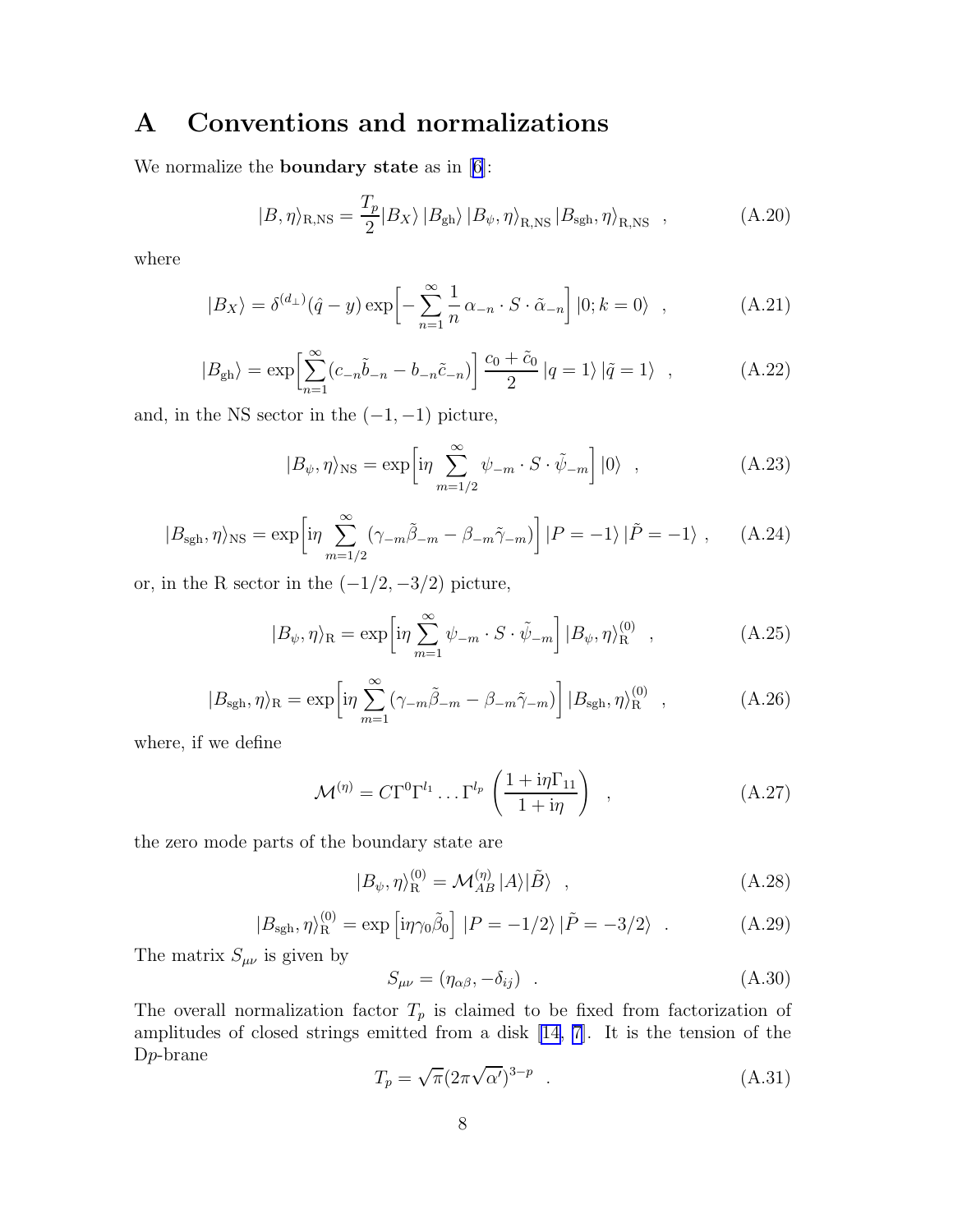<span id="page-9-0"></span>The GSO projection acts as follows:

$$
|B\rangle_{\rm NS} = \frac{1}{2} \left( |B, +\rangle_{\rm NS} - |B, -\rangle_{\rm NS} \right) , \qquad (A.32)
$$

$$
|B\rangle_{\mathcal{R}} = \frac{1}{2} (|B, +\rangle_{\mathcal{R}} + |B, -\rangle_{\mathcal{R}})
$$
 (A.33)

All this is explained in more detail in [\[6\]](#page-12-0). Conventions on the RR zero modes and gamma matrices can be found in the Appendix of [\[7\]](#page-12-0). Here we only note that

$$
\left(\Gamma^{\mu}\right)^{T} = -C\,\Gamma^{\mu}\,C^{-1} \tag{A.34}
$$

and

$$
\psi_0^{\mu} |A\rangle |\tilde{B}\rangle = \frac{1}{\sqrt{2}} (\Gamma^{\mu})^A_C (1 \Gamma^B_D |C\rangle |\tilde{D}\rangle
$$
  

$$
\tilde{\psi}_0^{\mu} |A\rangle |\tilde{B}\rangle = \frac{1}{\sqrt{2}} (\Gamma_{11})^A_C (\Gamma^{\mu})^B_D |C\rangle |\tilde{D}\rangle .
$$
 (A.35)

In our computation we have put

$$
\alpha' = 2 \quad , \tag{A.36}
$$

so that the following OPEs hold [\[15](#page-13-0)]:

$$
X^{\mu}(z) X^{\nu}(w) = -\eta^{\mu\nu} \log(z - w) , \qquad (A.37)
$$

$$
\psi^{\mu}(z)\,\psi^{\nu}(w) = -\eta^{\mu\nu}(z-w)^{-1} \quad , \tag{A.38}
$$

where

$$
X(z,\bar{z}) = X(z) + X(\bar{z}) \quad . \tag{A.39}
$$

Expanding the fields in modes, this gives

$$
[\alpha_m^{\mu}, \alpha_n^{\nu}] = \eta^{\mu\nu} m \delta_{m+n} , \qquad (A.40)
$$

$$
\left[\alpha_0^{\mu}, q^{\nu}\right] = -i\eta^{\mu\nu} \quad , \tag{A.41}
$$

$$
\{\psi_m^{\mu}, \psi_n^{\nu}\} = \eta^{\mu\nu} \delta_{m+n} , \qquad (A.42)
$$

where

$$
i\partial X^{\mu}(z) = \sum_{n} z^{-n-1} \alpha_n^{\mu} , \qquad (A.43)
$$

$$
i\psi^{\mu}(z) = \sum_{r} z^{-r - \frac{1}{2}} \psi^{\mu}_{r} . \qquad (A.44)
$$

For the graviton vertex operator in the  $(-1,-1)$  picture we take

$$
V_g^{(-1)} = \zeta_{\mu\nu} \psi^{\mu} \tilde{\psi}^{\nu} e^{ik \cdot X} \quad . \tag{A.45}
$$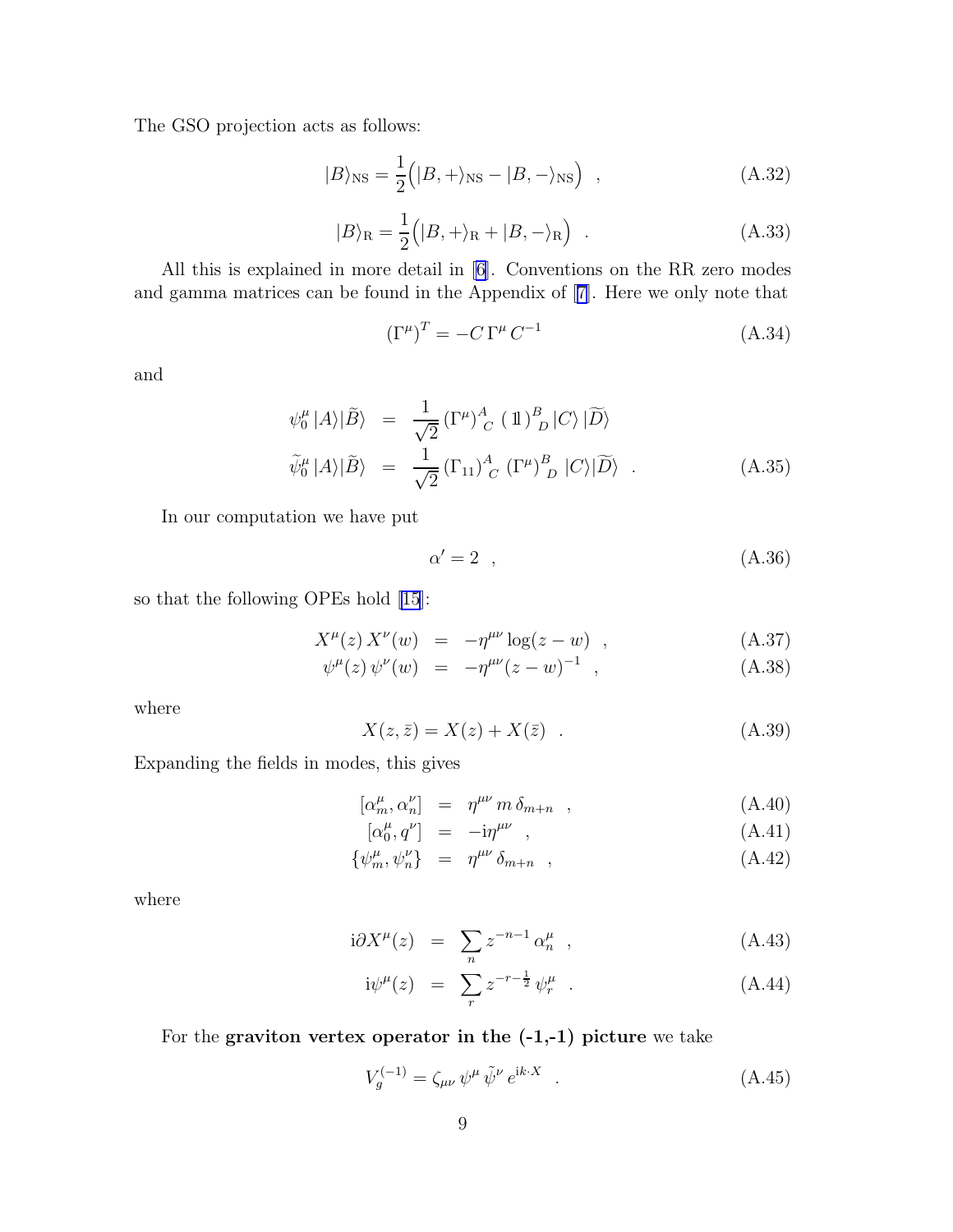<span id="page-10-0"></span>This normalization is such that

$$
\langle V_g^{(-1)} | V_g^{(-1)} \rangle = -\text{tr}\,\zeta^2 \quad . \tag{A.46}
$$

It can be checked [\[7](#page-12-0)] that, with this normalization,

$$
\langle 0|V_g^{(-1)}|B\rangle_{\rm NS} \tag{A.47}
$$

reproduces the one point function of the canonically normalized graviton in supergravity, where the D-brane is described by the DBI action. The canonically normalized graviton field is obtained by expanding

$$
g_{\mu\nu} = \eta_{\mu\nu} + 2\kappa h_{\mu\nu} \quad , \tag{A.48}
$$

(where  $\kappa = 8\pi^{7/2}\alpha'^2 g_s = \sqrt{8\pi G_N}$ ) in the bulk supergravity action in Einstein frame

$$
S_{\text{IIA,B}} = -\frac{1}{2\kappa^2} \int d^{10}x \sqrt{-g} \left[ R + \frac{1}{2} (d\Phi)^2 + \frac{1}{12} e^{-\Phi} (dB')^2 + \sum \frac{1}{2(p+2)!} e^{(3-p)\Phi/2} (dC'_{p+1})^2 \right]
$$
(A.49)

(see,for instance [[16](#page-13-0)]). The DBI action is given in string frame  $(G_{\mu\nu} = e^{\Phi/2} g_{\mu\nu})$  by

$$
S_{BI} = -\frac{T_p}{\kappa} \int d^{p+1}\xi \, e^{-\Phi} \sqrt{-\det[\hat{G}_{\alpha\beta} + \hat{B'}_{\alpha\beta} + 2\pi\alpha' F_{\alpha\beta}]} \quad . \tag{A.50}
$$

(Here  $\hat{G}$  denotes the pullback to the D brane worldvolume of the bulk field  $G$  etc.) In addition, the D-brane action contains a WZ part

$$
S_{WZ} = \frac{T_p}{\kappa} \int_{p+1} \hat{\mathcal{C}}' \wedge e^{2\pi \alpha' F + \hat{B}'} \wedge \sqrt{\hat{A}(\hat{R})} , \qquad (A.51)
$$

where

$$
\hat{A}(\hat{R}) = 1 + \frac{(4\pi\alpha')^2}{192\pi^2} \text{tr}\left(\hat{R} \wedge \hat{R}\right) + \dots \quad . \tag{A.52}
$$

These actions can be written in terms of canonically normalized bulk fields by substituting

$$
G = e^{\Phi/2}(\eta_{\mu\nu} + 2\kappa h_{\mu\nu})
$$
 (A.53)

$$
\Phi = \sqrt{2\kappa \chi} \tag{A.54}
$$

$$
B' = \sqrt{2\kappa} e^{\Phi/2} B \tag{A.55}
$$

$$
\mathcal{C}' = \sqrt{2\kappa} \mathcal{C} \tag{A.56}
$$

For the normalization of the graviton vertex operator in the  $(0,0)$  picture, we follow Section 3.4 of[[17](#page-13-0)]:

$$
V_g^{(0)} = \frac{\kappa}{\pi} \zeta_{\mu\nu} (\partial X^{\mu} + i k \cdot \psi \psi^{\mu}) (\bar{\partial} X^{\nu} + i k \cdot \tilde{\psi} \tilde{\psi}^{\nu}) e^{ik \cdot X}
$$
 (A.57)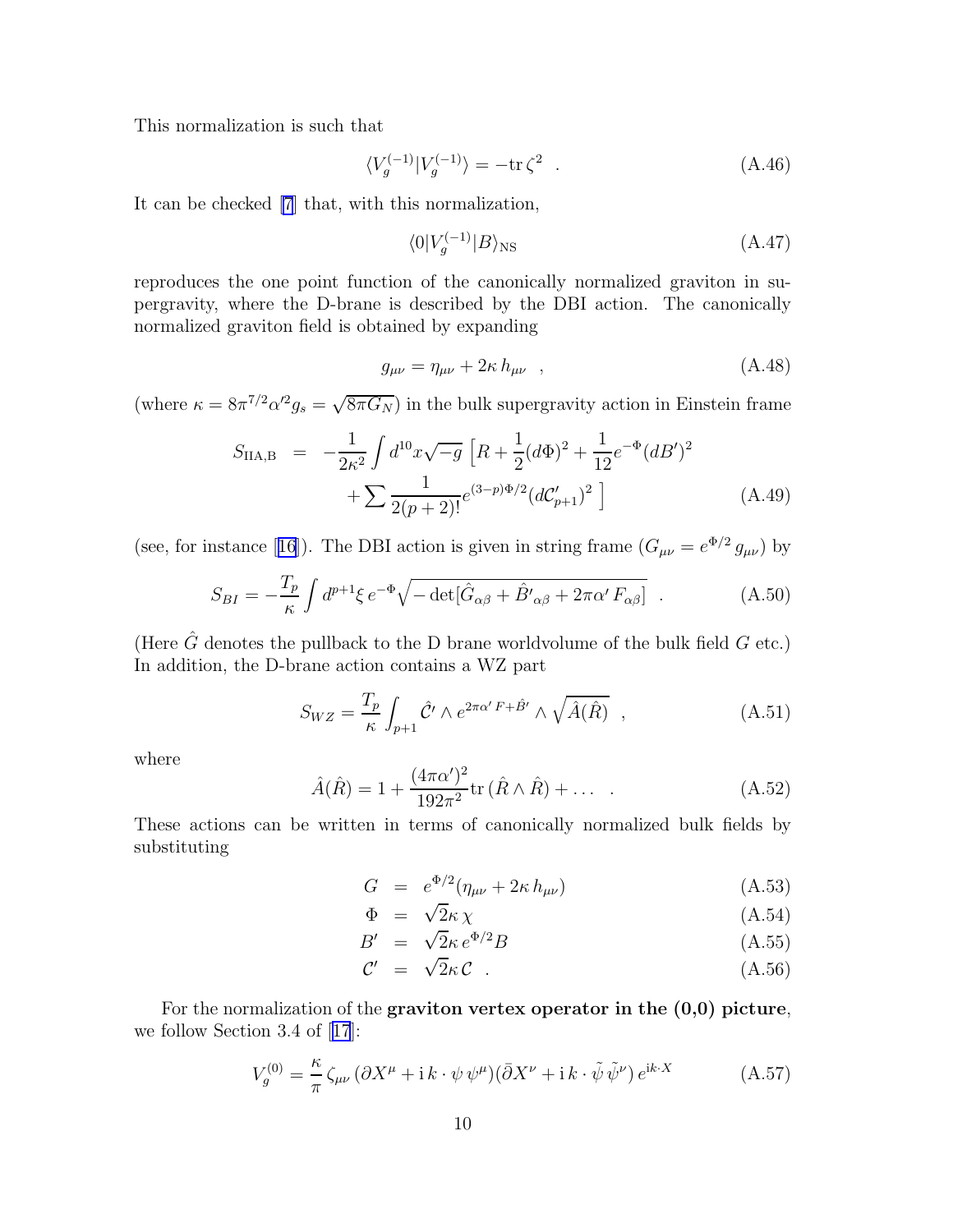<span id="page-11-0"></span>(where we put  $\alpha' = 2$  rather than  $\alpha' = 1/2$  as in [\[17\]](#page-13-0)).

For the Kalb-Ramond field we would correspondingly find

$$
V_B^{(0)} = \frac{\kappa}{\sqrt{2\pi}} \zeta_{\mu\nu} (\partial X^{\mu} + i k \cdot \psi \psi^{\mu}) (\bar{\partial} X^{\nu} + i k \cdot \tilde{\psi} \tilde{\psi}^{\nu}) e^{ik \cdot X} . \tag{A.58}
$$

(The factor of  $1/\sqrt{2}$  is due to the different rescaling between the canonically normalized fields and the fields appearing in the string action. The  $\zeta_{\mu\nu}$  in the vertex operators correspond to polarizations of canonically normalized fields.)

Finally, we introduce a (canonically normalized) out-state for a RR-potential  $|6|$ :

$$
\langle \mathcal{C}_{m+1} | = \frac{1}{2} (\langle \mathcal{C}_{m+1}, + | + \langle \mathcal{C}_{m+1}, - |) \rangle
$$
 (A.59)

with

$$
\langle \mathcal{C}_{m+1}, \eta | = e^{i\eta \beta_0 \tilde{\gamma}_0} \mathcal{N}_{AB-3/2} \langle A |_{-1/2} \langle \tilde{B} | \quad , \tag{A.60}
$$

where we defined

$$
\mathcal{N}_{AB} = \frac{(C\Gamma^{\mu_1\cdots\mu_{m+1}})_{AB}}{2\sqrt{2}(m+1)!} c_{\mu_1\cdots\mu_{m+1}} \quad . \tag{A.61}
$$

(Here c denotes the polarization tensor of C). The factor  $\frac{1}{2\sqrt{2}}$  is justified by computing

$$
\langle \mathcal{C}_{m+1} | \mathcal{C}_{m+1} \rangle = \frac{1}{(m+1)!} c_{\mu_1 \cdots \mu_{m+1}} c^{\mu_1 \cdots \mu_{m+1}} \quad . \tag{A.62}
$$

As a check, one can derive [\[18\]](#page-13-0) the  $e^{2\pi\alpha'F}$  part of the WZ term of the D-brane action by projecting the states  $\langle \mathcal{C}_{p+1-2n}|, n = 0, 1, \ldots$  on the boundary state with F turned on.

So far we have only computed one-point functions in the presence of a D-brane. The ghost zero modes have been taken into account by not integrating over the position of the inserted vertex operator. Because of the peculiar ghost structure of the boundary state, it is not so clear how the ghosts should be treated when one inserts more than one vertex operator (i.e. which part of the  $SL(2)$  group volume still has to be divided out). The procedure we will follow (and motivate below) consists of integrating over the positions of all vertex operators except the one inserted at infinity.

To motivate this procedure, we compute the two graviton amplitude for both polarizations along the brane (up to powers of i):

$$
\langle 0|V_g^{(-1)}\,V_g^{(0)}|B\rangle_{\rm NS} = \kappa \, T_p \, q^2 \, \text{tr}\left(\zeta_1 \cdot \zeta_2\right) B\left(-\frac{t}{2}, 2q^2 + 1\right) \quad , \tag{A.63}
$$

where  $q^2 = \frac{1}{2}$  $\frac{1}{2}(k_2 \cdot S \cdot k_2)$  and  $t = -(k_1 + k_2)^2$ . This is the correct result (see for instance[[5\]](#page-12-0)).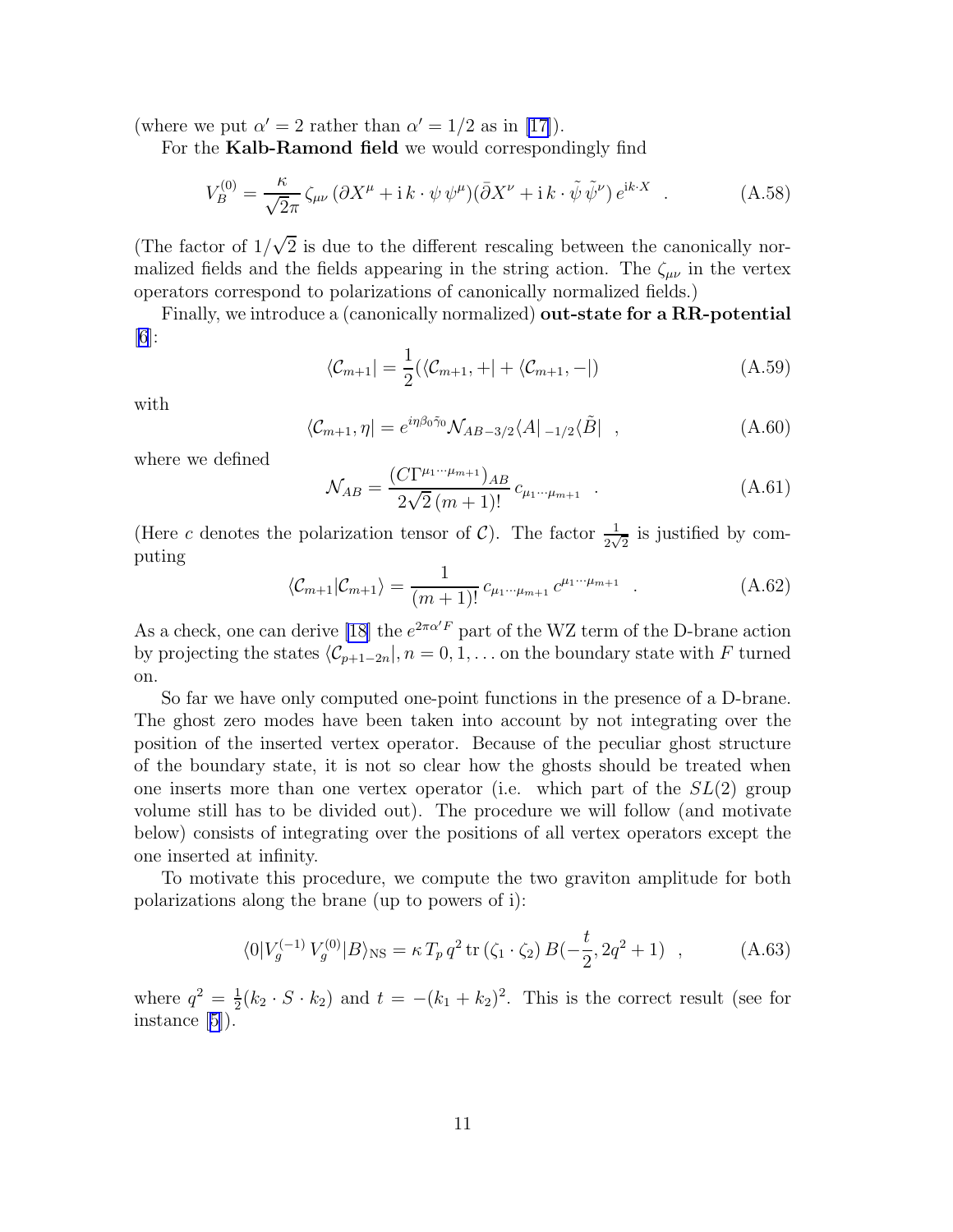## <span id="page-12-0"></span>References

- [1] M. Green, J. Harvey and G. Moore, I-brane inflow and anomalous couplings on D-branes, Class. Quant. Grav. 14 (1997) 47, [hep-th/9605033](http://arxiv.org/abs/hep-th/9605033).
- [2] M. Bershadsky, V. Sadov and C. Vafa, D-branes and topological field theories, Nucl. Phys. B463 (1996) 420, [hep-th/9511222](http://arxiv.org/abs/hep-th/9511222).
- [3] K. Dasgupta, D. Jatkar and S. Mukhi, *Gravitational couplings and*  $Z_2$  orientifolds, Nucl. Phys. B523 (1998) 465, [hep-th/9707224](http://arxiv.org/abs/hep-th/9707224). K. Dasgupta and S. Mukhi, Anomaly inflow on orientifold planes, J. High Energy Phys. 3 (1998) 4, [hep-th/9709219](http://arxiv.org/abs/hep-th/9709219)
- [4] I. Klebanov and L. Thorlacius, The Size of p-Branes, Phys. Lett. B371 (1996) 51-56, [hep-th/9510200](http://arxiv.org/abs/hep-th/9510200).
- [5] M. Garousi and R. Myers, Superstring Scattering from D-Branes, Nucl. Phys. B475 (1996) 193, [hep-th/9603194](http://arxiv.org/abs/hep-th/9603194).
- [6] M. Billó, P. Di Vecchia, M. Frau, A. Lerda, I. Pesando, R. Russo and S. Sciuto, Microscopic string analysis of the D0-D8 brane system and dual R-R states, [hep-th/9802088](http://arxiv.org/abs/hep-th/9802088).
- [7] P. Di Vecchia, M. Frau, I. Pesando, S. Sciuto, A. Lerda, R. Russo, Classical  $p{\text{-}branes from boundary state},$  Nucl. Phys.  $\bf{B507}$  (1997) 259, [hep-th/9707068](http://arxiv.org/abs/hep-th/9707068).
- [8] I. Gradshteyn and I. Ryzhik, Table of Integrals, Series, and Products, Academic Press 1965.
- [9] A. Sagnotti, Open strings and their symmetry groups, in Non-perturbative Quantum Field Theory, Cargese 1987, eds G.Mack et al, Pergamon Press 1988. P. Horava, *Background duality of open string models*, Phys. Lett. **B231** (1989) 251.

J. Dai, R.G. Leigh and J. Polchinski, New connections between string theories, Mod. Phys. Lett. A4 (1989) 2073.

- [10] J. Polchinski and E. Witten, Evidence for heterotic-type I string duality, Nucl. Phys. B460 (1996) 525, [hep-th/9510169](http://arxiv.org/abs/hep-th/9510169).
- [11] C. Callan, C. Lovelace, C. Nappi and S. Yost, Adding holes and crosscaps to the superstring, Nucl. Phys.  $B293$  (1987) 83.
- [12] P. Pasti, D. Sorokin and M. Tonin, *Covariant action for a D=11 five-brane* with the chiral field, Phys. Lett. 398B (1997) 41, [hep-th/9701037](http://arxiv.org/abs/hep-th/9701037). M. Aganagic, J. Park, C. Popescu and J. Schwarz, World volume action of the M theory five-brane, Nucl. Phys. B496 (1997) 191, [hep-th/9701166](http://arxiv.org/abs/hep-th/9701166).